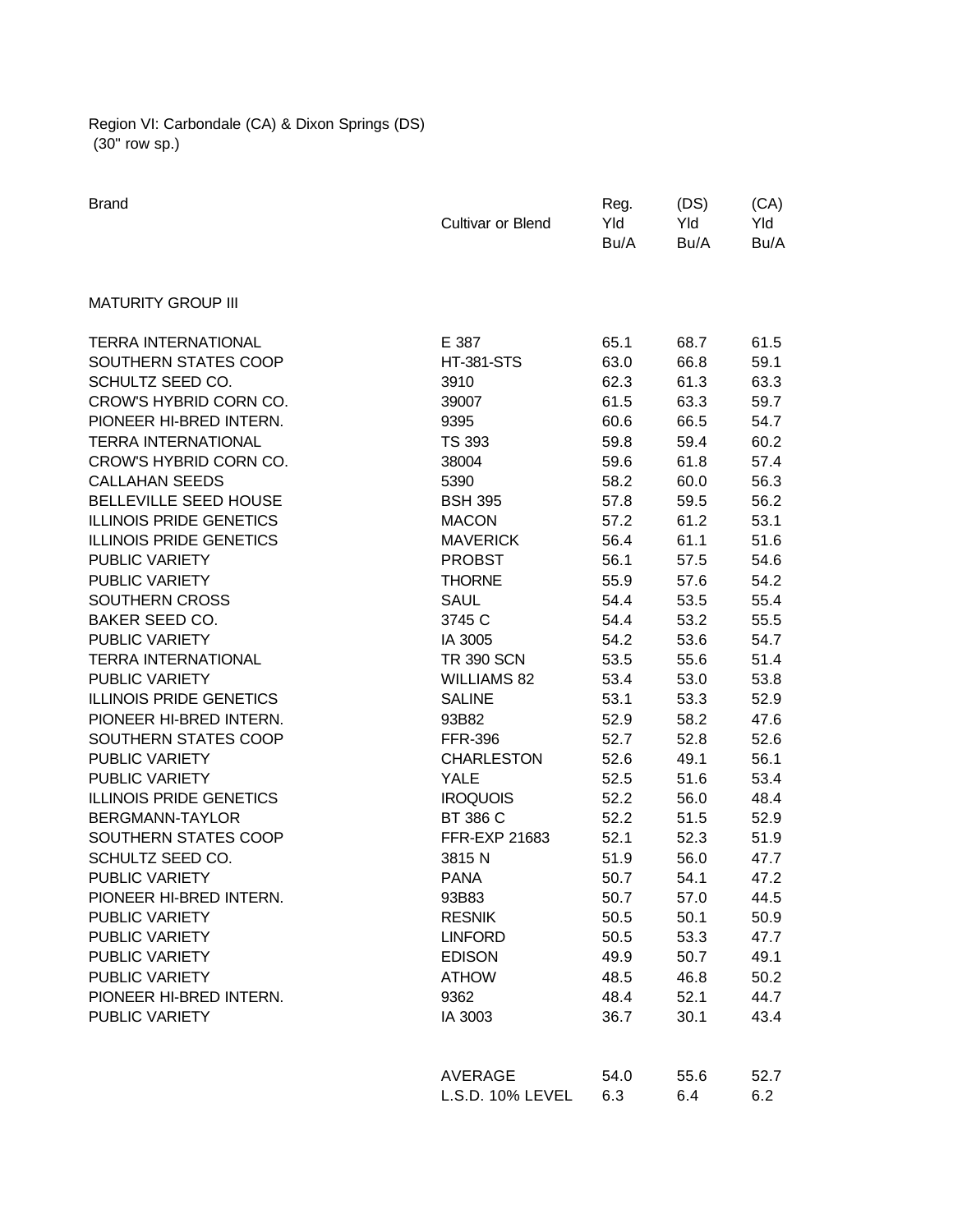| $L.S.D. 30\% LEVEL$   | 4.0 | 4.0 | 3.9 |
|-----------------------|-----|-----|-----|
| STD ERR OF TRT MN 2.7 |     | 27  | 2.6 |
| COEFF OF VAR (%) 8.6  |     | 8.5 | 8.6 |

## MATURITY GROUP IV

| DEKALB GENETICS CORP.          | CX 445             | 68.6 | 74.5 | 62.7 |
|--------------------------------|--------------------|------|------|------|
| SCHULTZ SEED CO.               | 4794               | 63.5 | 67.1 | 59.9 |
| GATEWAY SEED CO.               | 470                | 63.2 | 61.4 | 64.9 |
| SOUTHERN STATES COOP           | <b>FFR-439</b>     | 62.9 | 64.4 | 61.3 |
| SOUTHERN CROSS                 | <b>JOSHUA</b>      | 62.8 | 66.4 | 59.1 |
| <b>BROWN SEED ENTER.</b>       | ARISE X 457        | 62.7 | 63.7 | 61.7 |
| BERGMANN-TAYLOR                | <b>BT 484</b>      | 62.2 | 60.3 | 64.2 |
| BELLEVILLE SEED HOUSE          | <b>BSH 442</b>     | 62.2 | 66.8 | 57.6 |
| <b>CALLAHAN SEEDS</b>          | 3484               | 61.3 | 63.1 | 59.6 |
| SOUTHERN STATES COOP           | <b>FFR-493</b>     | 61.0 | 64.1 | 57.9 |
| DEKALB GENETICS CORP.          | CX 494             | 60.9 | 62.3 | 59.5 |
| <b>CALLAHAN SEEDS</b>          | 7436 X             | 60.7 | 62.8 | 58.5 |
| <b>GROWMARK</b>                | <b>HS 4824</b>     | 60.6 | 62.3 | 58.8 |
| <b>ILLINOIS PRIDE GENETICS</b> | <b>KS 4694</b>     | 60.5 | 60.4 | 60.5 |
| STINE SEED CO.                 | 4650               | 60.4 | 64.5 | 56.4 |
| ASGROW SEED CO.                | A 4341             | 60.3 | 62.0 | 58.7 |
| DEKALB GENETICS CORP.          | CX 470 C           | 60.2 | 63.8 | 56.7 |
| BERGMANN-TAYLOR                | BT 436 C           | 60.2 | 62.7 | 57.8 |
| ASGROW SEED CO.                | A 4604             | 60.2 | 64.8 | 55.6 |
| <b>GROWMARK</b>                | <b>HS 4426</b>     | 59.9 | 63.7 | 56.0 |
| <b>BROWN SEED ENTER.</b>       | ARISE 498-C        | 59.4 | 60.1 | 58.7 |
| PIONEER HI-BRED INTERN.        | 9421               | 59.3 | 65.8 | 52.7 |
| STINE SEED CO.                 | 4790               | 59.2 | 64.5 | 53.9 |
| DELTA & PINE LAND CO.          | DP 3478            | 59.1 | 59.0 | 59.3 |
| <b>CALLAHAN SEEDS</b>          | 7417               | 59.0 | 60.8 | 57.1 |
| SOUTHERN CROSS                 | <b>EXODUS</b>      | 58.9 | 62.5 | 55.3 |
| DEKALB GENETICS CORP.          | CX 478             | 58.8 | 59.6 | 57.9 |
| <b>BAKER SEED CO.</b>          | 4375 C             | 58.5 | 59.1 | 57.8 |
| <b>TRISLER SEED FARMS</b>      | <b>TRISOY 4432</b> | 58.4 | 58.8 | 57.9 |
| GATEWAY SEED CO.               | 493                | 58.4 | 59.0 | 57.9 |
| BROWN SEED ENTER.              | <b>ARISE 427-C</b> | 58.3 | 58.3 | 58.4 |
| <b>TERRA INTERNATIONAL</b>     | <b>TS 415</b>      | 58.0 | 54.4 | 61.5 |
| <b>BAKER SEED CO.</b>          | 4830               | 57.9 | 60.7 | 55.0 |
| SCHULTZ SEED CO.               | 4215N              | 57.2 | 57.9 | 56.4 |
| STINE SEED CO.                 | 4292               | 57.1 | 62.9 | 51.3 |
| PUBLIC VARIETY                 | <b>PHARAOH</b>     | 56.9 | 55.1 | 58.6 |
| DEKALB GENETICS CORP.          | CX 450 C           | 56.9 | 55.3 | 58.5 |
| PUBLIC VARIETY                 | <b>CISNE</b>       | 56.7 | 56.0 | 57.4 |
| <b>GARST SEED CO.</b>          | EX 7470            | 56.6 | 57.5 | 55.6 |
| SCHULTZ SEED CO.               | 4515N              | 56.3 | 55.8 | 56.7 |
| <b>WILDY SEED</b>              | <b>WS 4845</b>     | 55.8 | 52.1 | 59.6 |
| <b>GROWMARK</b>                | <b>HS 4161</b>     | 55.3 | 53.1 | 57.6 |
|                                |                    |      |      |      |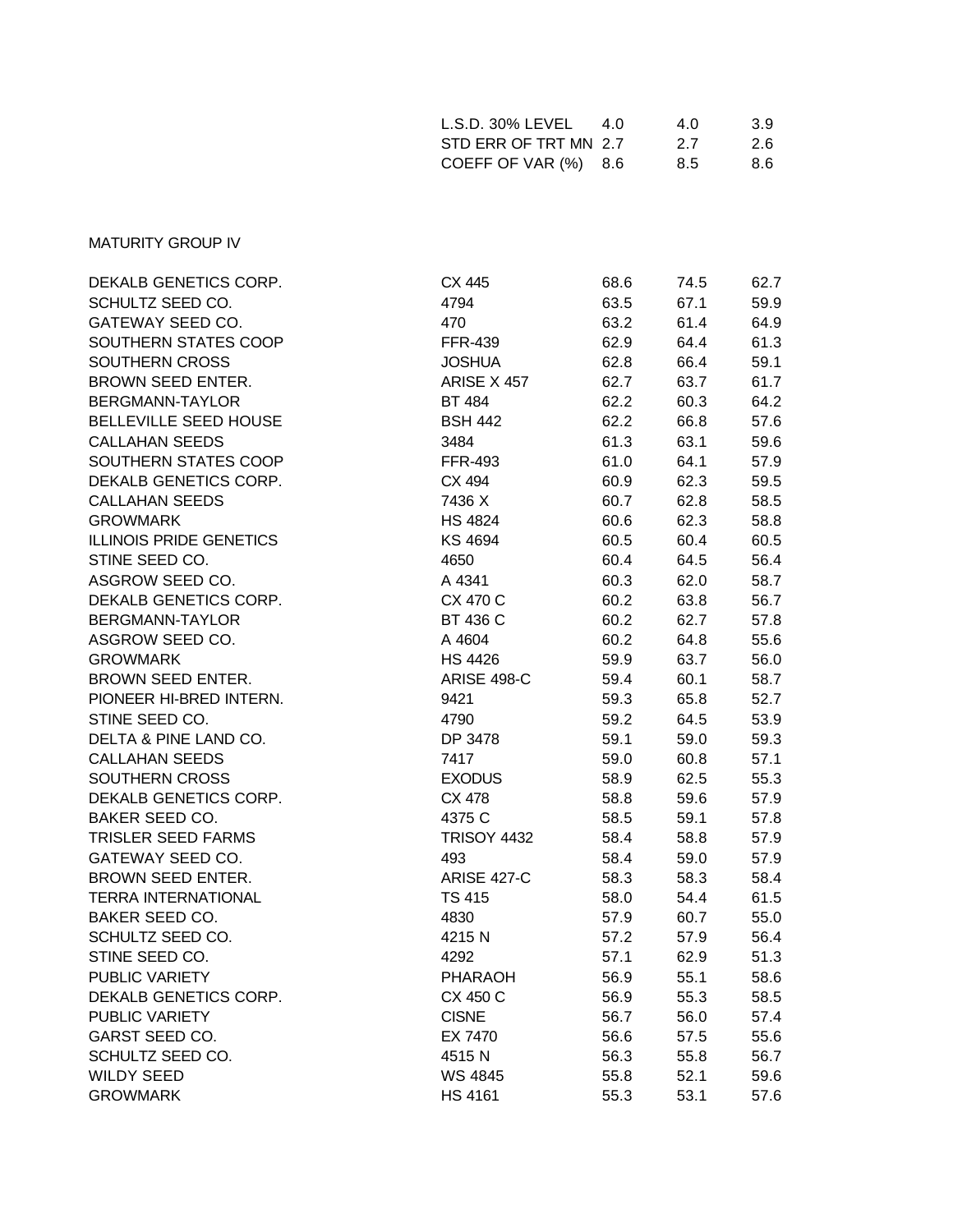| <b>TRISLER SEED FARMS</b>  | <b>TRISOY 4212</b>    | 55.2 | 55.3 | 55.1 |
|----------------------------|-----------------------|------|------|------|
| PUBLIC VARIETY             | <b>FLYER</b>          | 54.9 | 56.6 | 53.3 |
| BAKER SEED CO.             | 4545 C                | 54.9 | 56.8 | 52.9 |
| DEKALB GENETICS CORP.      | CX 420 C              | 54.7 | 56.9 | 52.5 |
| BROWN SEED ENTER.          | <b>ARISE 435-C</b>    | 54.7 | 52.2 | 57.2 |
| PIONEER HI-BRED INTERN.    | 9481                  | 54.6 | 56.8 | 52.5 |
| GATEWAY SEED CO.           | 425                   | 54.6 | 55.8 | 53.5 |
| LG SEEDS                   | LG 6437 C             | 53.9 | 57.7 | 50.0 |
| <b>CALLAHAN SEEDS</b>      | 6435                  | 53.9 | 51.4 | 56.5 |
| BERGMANN-TAYLOR            | BT 428 C              | 53.3 | 48.9 | 57.7 |
| ASGROW SEED CO.            | A 4922                | 53.1 | 52.1 | 54.1 |
| PUBLIC VARIETY             | <b>OMAHA</b>          | 53.0 | 52.1 | 53.9 |
| DEKALB GENETICS CORP.      | CX 469 C              | 52.5 | 54.5 | 50.5 |
| BERGMANN-TAYLOR            | BT 445 C              | 52.5 | 50.1 | 54.8 |
| BELLEVILLE SEED HOUSE      | <b>BSH 425 NR</b>     | 52.1 | 56.8 | 47.3 |
| DEKALB GENETICS CORP.      | CX 499 C              | 51.8 | 54.6 | 48.9 |
| SOUTHERN STATES COOP       | <b>FFR-478</b>        | 51.0 | 46.4 | 55.6 |
| GATEWAY SEED CO.           | 451                   | 50.9 | 46.5 | 55.2 |
| SOUTHERN CROSS             | <b>DAVID</b>          | 50.8 | 50.1 | 51.4 |
| <b>AGRIPRO SEEDS</b>       | AP 4001               | 50.4 | 55.8 | 44.9 |
| LG SEEDS                   | LG 6462 C             | 50.3 | 54.3 | 46.2 |
| PUBLIC VARIETY             | <b>NILE</b>           | 50.1 | 51.5 | 48.8 |
| <b>TRISLER SEED FARMS</b>  | <b>TRISOY 4064</b>    | 50.0 | 48.7 | 51.4 |
| PIONEER HI-BRED INTERN.    | 9492                  | 50.0 | 45.5 | 54.4 |
| <b>M.S.I.A.</b>            | <b>MAGELLAN</b>       | 49.9 | 43.7 | 56.1 |
| <b>GARST SEED CO.</b>      | D-473                 | 49.2 | 42.4 | 56.0 |
| <b>AGRIPRO SEEDS</b>       | AP 4540               | 48.3 | 41.6 | 55.1 |
| <b>TERRA INTERNATIONAL</b> | TS 4792               | 47.1 | 49.2 | 44.9 |
| SOUTHERN STATES COOP       | FFR-EXP 24318         | 45.7 | 41.3 | 50.1 |
| PUBLIC VARIETY             | LS 92-1800            | 45.2 | 43.2 | 47.2 |
| STINE SEED CO.             | 4322                  | 44.6 | 39.2 | 49.9 |
| <b>M.S.I.A.</b>            | <b>MUSTANG</b>        | 44.3 | 47.2 | 41.4 |
| <b>TERRA INTERNATIONAL</b> | TS 4292               | 40.3 | 34.0 | 46.6 |
| PUBLIC VARIETY             | <b>BRONSON</b>        | 40.3 | 32.9 | 47.6 |
|                            | AVERAGE               | 55.4 | 55.7 | 55.2 |
|                            | L.S.D. 10% LEVEL      | 7.0  | 9.3  | 4.1  |
|                            | L.S.D. 30% LEVEL      | 4.5  | 5.8  | 2.6  |
|                            | STD ERR OF TRT MN 3.1 |      | 4.0  | 1.7  |
|                            | COEFF OF VAR (%)      | 9.6  | 12.3 | 5.5  |
| <b>MATURITY GROUP V</b>    |                       |      |      |      |
| <b>BAKER SEED CO.</b>      | 5375 C                | 64.3 | 67.2 | 61.4 |
| ASGROW SEED CO.            | A 5547                | 62.2 | 65.2 | 59.3 |
| PIONEER HI-BRED INTERN.    | 9552                  | 62.2 | 65.9 | 58.5 |
| PIONEER HI-BRED INTERN.    | 9521                  | 61.4 | 63.8 | 59.0 |
| LG SEEDS                   | J 5009 C              | 61.0 | 62.9 | 59.2 |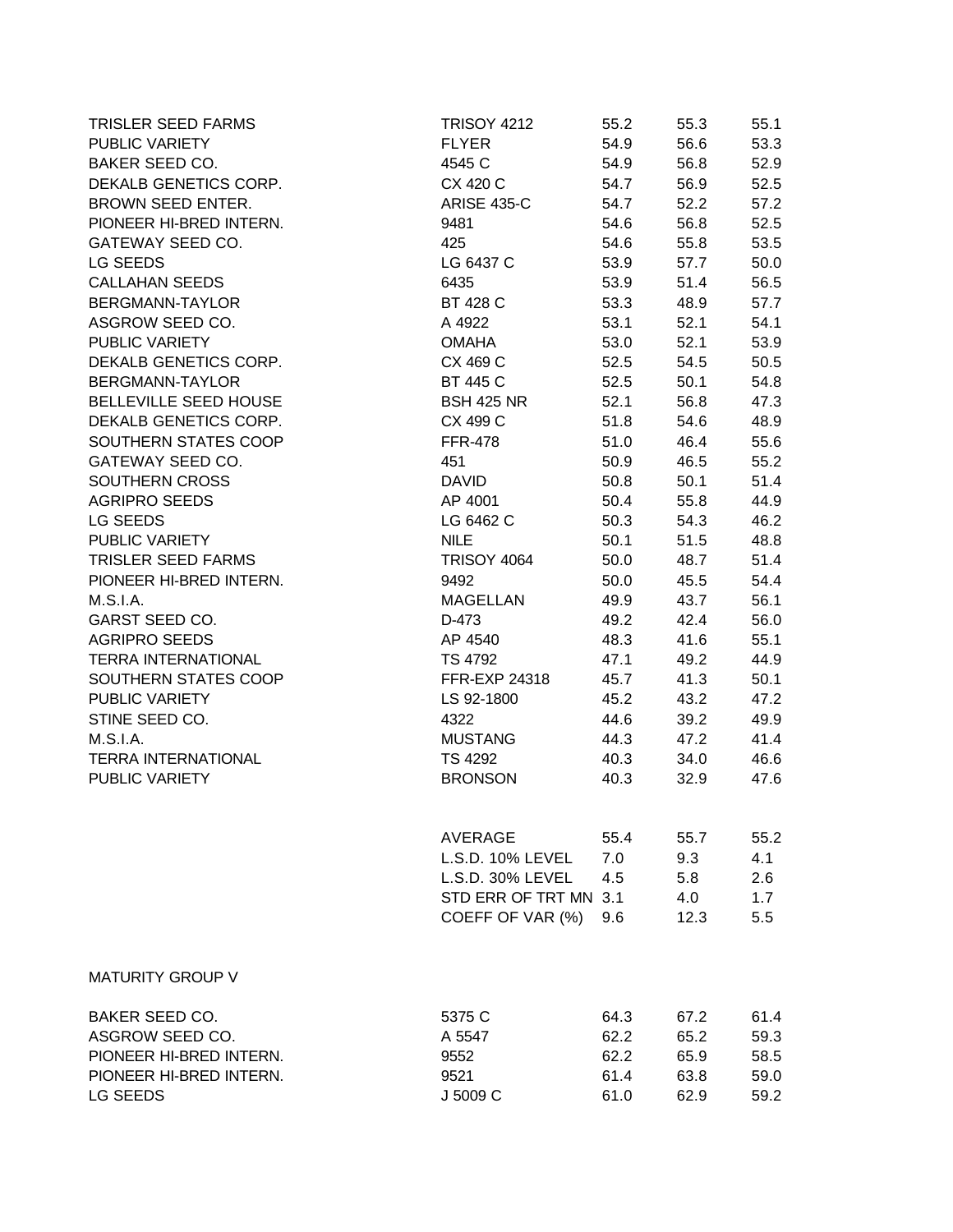| DEKALB GENETICS CORP. | CX 510 C              | 60.7 | 62.0 | 59.4 |
|-----------------------|-----------------------|------|------|------|
| SOUTHERN STATES COOP  | <b>HT-551-STS</b>     | 59.8 | 66.6 | 53.1 |
| STINE SEED CO.        | 5580                  | 59.0 | 63.4 | 54.6 |
| <b>GROWMARK</b>       | <b>HT 551 STS</b>     | 58.4 | 60.6 | 56.2 |
| SOUTHERN CROSS        | <b>SAMUEL</b>         | 57.9 | 58.6 | 57.2 |
| SOUTHERN STATES COOP  | <b>FFR-EXP 42113</b>  | 56.0 | 58.2 | 53.8 |
| SCHULTZ SEED CO.      | 5015 N                | 53.8 | 54.9 | 52.7 |
| DELTA & PINE LAND CO. | DP 3519 S             | 51.1 | 46.9 | 55.4 |
| SOUTHERN STATES COOP  | <b>FFR-EXP 54126</b>  | 50.8 | 47.7 | 53.8 |
| SOUTHERN STATES COOP  | <b>FFR-542</b>        | 50.7 | 49.2 | 52.2 |
| SOUTHERN STATES COOP  | <b>FFR-EXP 54054</b>  | 49.5 | 47.8 | 51.1 |
|                       | AVERAGE               | 57.4 | 58.8 | 56.1 |
|                       | L.S.D. 10% LEVEL      | 7.4  | 8.6  | 6.2  |
|                       | L.S.D. 30% LEVEL      | 4.6  | 5.3  | 3.9  |
|                       | STD ERR OF TRT MN 3.1 |      | 3.6  | 2.6  |
|                       | COEFF OF VAR (%)      | 9.4  | 10.5 | 8.0  |
|                       |                       |      |      |      |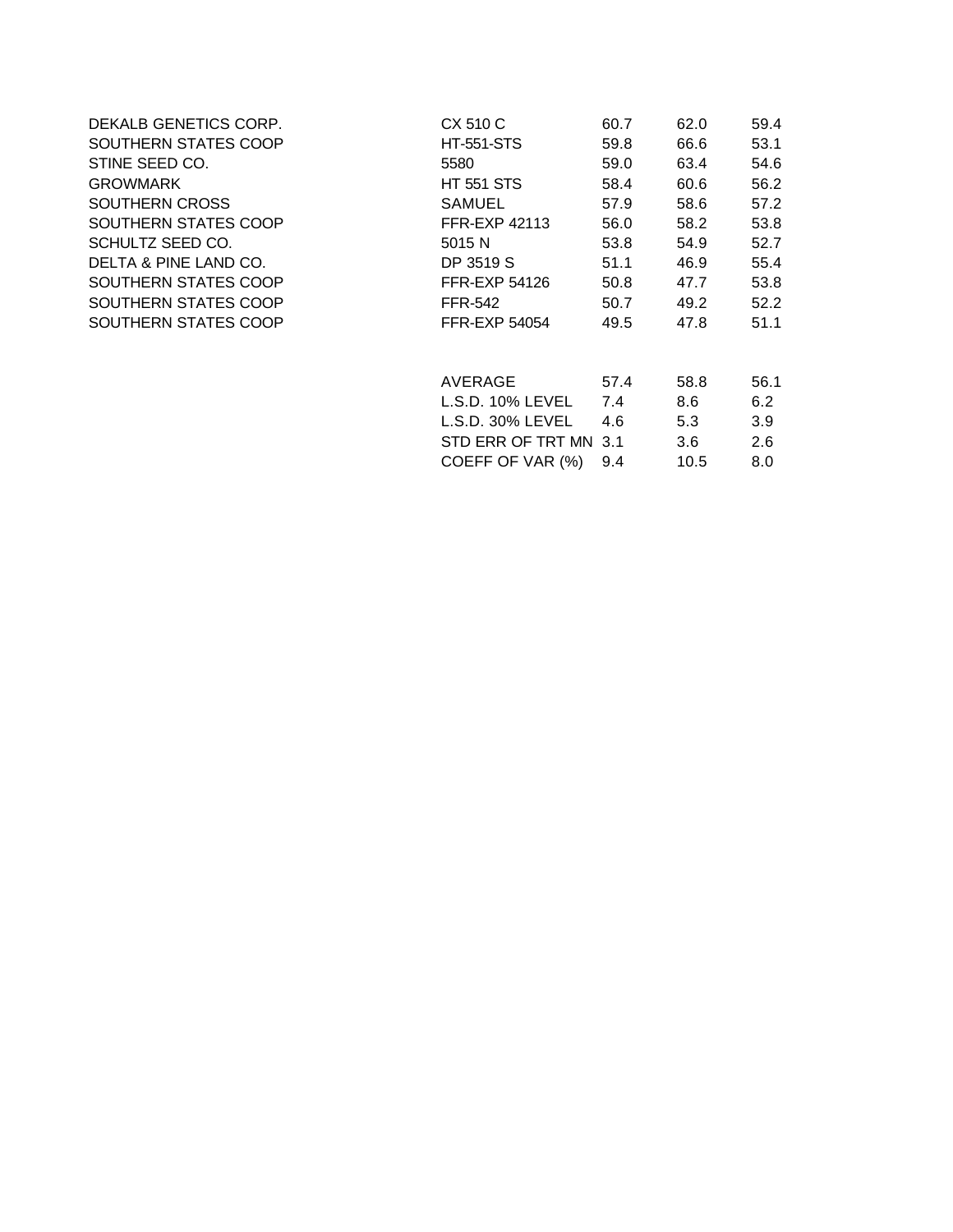| 1997         | Results    |          |                | 96-97<br>Average | 95-97<br>Average |
|--------------|------------|----------|----------------|------------------|------------------|
| Mat.         | Lodg-      | Hgt.     | Shat-          | Yld              | Yld              |
| date         | ing        | (in)     | tering         | Bu/A             | Bu/A             |
|              |            |          |                |                  |                  |
|              |            |          |                |                  |                  |
| 9/23         | 1.8        | 30       | 1              |                  |                  |
| 9/24         | 2.6        | 36       | 1              | 57.9             | 53.8             |
| 9/21         | 2.1        | 31       | 1              | 55.6             |                  |
| 9/21         | 1.7        | 31       | 1              | 57.3             |                  |
| 9/20         | 2.0        | 31       | 1              | 56.9             |                  |
| 9/21         | 2.1        | 37       | 1              | 54.9             | 53.9             |
| 9/23         | 1.9        | 33       | 1              |                  |                  |
| 9/22         | 2.0        | 32       | 1              | 51.9             |                  |
| 9/19         | 2.3        | 34       | 1              |                  |                  |
| 9/22         | 1.7        | 32       | 1              | 53.8             | 54.3             |
| 9/18         | 2.7        | 41       | 1              | 53.0             |                  |
| 9/17         | 2.0        | 32       | 1              | 51.3             | 51.6             |
| 9/16         | 1.9        | 31       | 1              | 46.4             | 46.1             |
| 9/24         | 1.9        | 35       | 1              | 54.6             | 54.2             |
| 9/20         | 1.5        | 32       | 1              |                  |                  |
| 9/19         | 1.8        | 30       | 1              | 51.0             |                  |
| 9/15         | 1.6        | 33       | 1              |                  |                  |
| 9/21         | 2.2        | 36       | 1              |                  |                  |
| 9/21         | 2.5        | 37       | 1              | 49.1             | 49.3             |
| 9/23<br>9/20 | 1.8<br>1.5 | 34<br>31 | 1<br>1         | 51.8             | 50.7             |
| 9/21         | 1.2        | 18       | 1              | 46.1             | 43.8             |
| 9/21         | 1.8        | 33       | 1              | 49.2             | 49.7             |
| 9/16         | 2.0        | 33       | 1              | 48.2             | 47.8             |
| 9/20         | 1.9        | 33       | 1              |                  |                  |
| 9/24         | 2.4        | 35       | 1              |                  |                  |
| 9/19         | 1.9        | 33       | 1              |                  |                  |
| 9/19         | 2.7        | 41       | 1              |                  |                  |
| 9/22         | 1.7        | 31       | 1              |                  |                  |
| 9/20         | 1.5        | 30       | 1              | 47.3             | 48.5             |
| 9/21         | 2.7        | 35       | 1              | 48.8             | 48.6             |
| 9/14         | 1.7        | 31       | 1              | 44.7             | 45.9             |
| 9/12         | 1.4        | 30       | 1              | 47.7             |                  |
| 9/11         | 1.4        | 29       | 1              | 45.7             | 47.4             |
| 9/11         | 1.8        | 30       | $\overline{c}$ | 33.4             | 32.2             |
|              |            |          |                |                  |                  |
|              | 1.9        | 33       |                | 50.3             | 48.6             |
| ٠.           | 0.7        | 5        | .,             | .,               | н,               |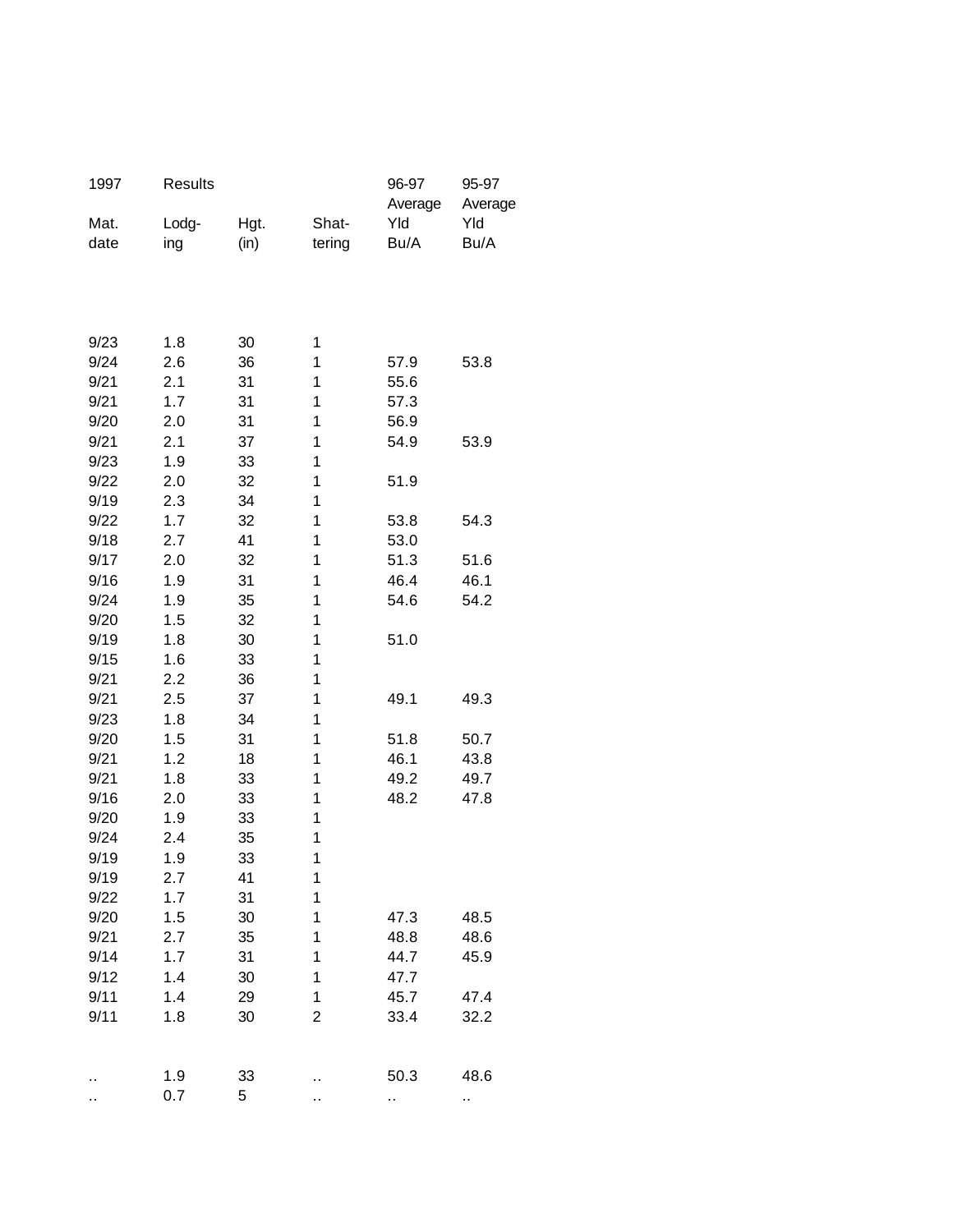| ٠.   | 0.4  | 3  | ٠. | .,   | .,   |
|------|------|----|----|------|------|
| ٠.   | 0.2  | 2  | ٠. | 5.4  | 5.4  |
|      | 17.9 | 8  | ٠. | 18.6 | 19.3 |
|      |      |    |    |      |      |
|      |      |    |    |      |      |
|      |      |    |    |      |      |
|      |      |    |    |      |      |
|      |      |    |    |      |      |
| 9/26 | 2.7  | 38 | 1  | 58.7 | 56.8 |
| 10/3 | 2.8  | 40 | 1  | 59.7 | 55.9 |
| 10/5 | 2.7  | 35 | 1  | 56.5 | 52.5 |
| 9/23 | 2.3  | 42 | 1  | 56.3 | 54.0 |
| 10/5 | 2.5  | 37 | 1  | 55.7 | 54.1 |
| 9/28 | 2.7  | 36 | 1  | 55.1 | 54.3 |
| 10/2 | 2.8  | 37 | 1  |      |      |
| 10/3 | 2.9  | 38 | 1  | 56.1 | 53.7 |
| 10/6 | 2.9  | 40 | 1  | 56.4 | 54.6 |
| 10/3 | 2.3  | 40 | 1  | 55.5 | 54.0 |
| 10/1 | 2.7  | 38 | 1  | 55.2 |      |
| 9/26 | 1.5  | 32 | 1  | 56.3 |      |
| 10/3 | 2.9  | 38 | 1  |      |      |
| 10/7 | 2.3  | 33 | 1  | 53.0 | 51.5 |
| 10/5 | 2.8  | 35 | 1  | 55.4 | 54.0 |
| 9/24 | 1.3  | 31 | 1  | 55.5 | 53.3 |
| 10/2 | 2.4  | 39 | 1  |      |      |
| 10/1 | 2.1  | 36 | 1  |      |      |
| 10/4 | 2.5  | 36 | 1  |      |      |
| 9/24 | 2.0  | 33 | 1  | 56.1 | 56.4 |
| 10/1 | 2.4  | 42 | 1  |      |      |
| 9/28 | 2.5  | 38 | 1  | 54.2 |      |
| 10/3 | 2.6  | 37 | 1  |      |      |
| 10/1 | 2.6  | 36 | 1  | 57.2 |      |
| 9/22 | 1.9  | 32 | 1  |      |      |
| 10/2 | 2.7  | 34 | 1  |      |      |
| 9/24 | 2.2  | 37 | 1  | 53.8 | 52.1 |
| 9/27 | 2.3  | 40 | 1  | 54.8 |      |
| 9/26 | 2.0  | 39 | 1  | 53.2 | 52.3 |
| 10/4 | 1.8  | 29 | 1  |      |      |
| 9/24 | 2.3  | 38 | 1  |      |      |
| 9/23 | 3.5  | 33 | 1  | 54.5 | 52.3 |
| 10/3 | 3.0  | 36 | 1  |      |      |
| 9/27 | 2.2  | 36 | 1  | 52.5 |      |
| 9/24 | 2.8  | 35 | 1  |      |      |
| 10/2 | 1.8  | 27 | 1  | 51.2 | 49.2 |
| 9/26 | 2.6  | 37 | 1  | 56.1 |      |
| 9/26 | 2.3  | 30 | 1  | 49.9 | 50.4 |
| 10/1 | 2.1  | 36 | 1  |      |      |
| 10/2 | 1.7  | 36 | 1  | 53.6 | 52.3 |
| 10/2 | 1.7  | 31 | 1  | 53.7 | 52.8 |
| 9/23 | 2.3  |    | 1  |      |      |
|      |      | 36 |    |      |      |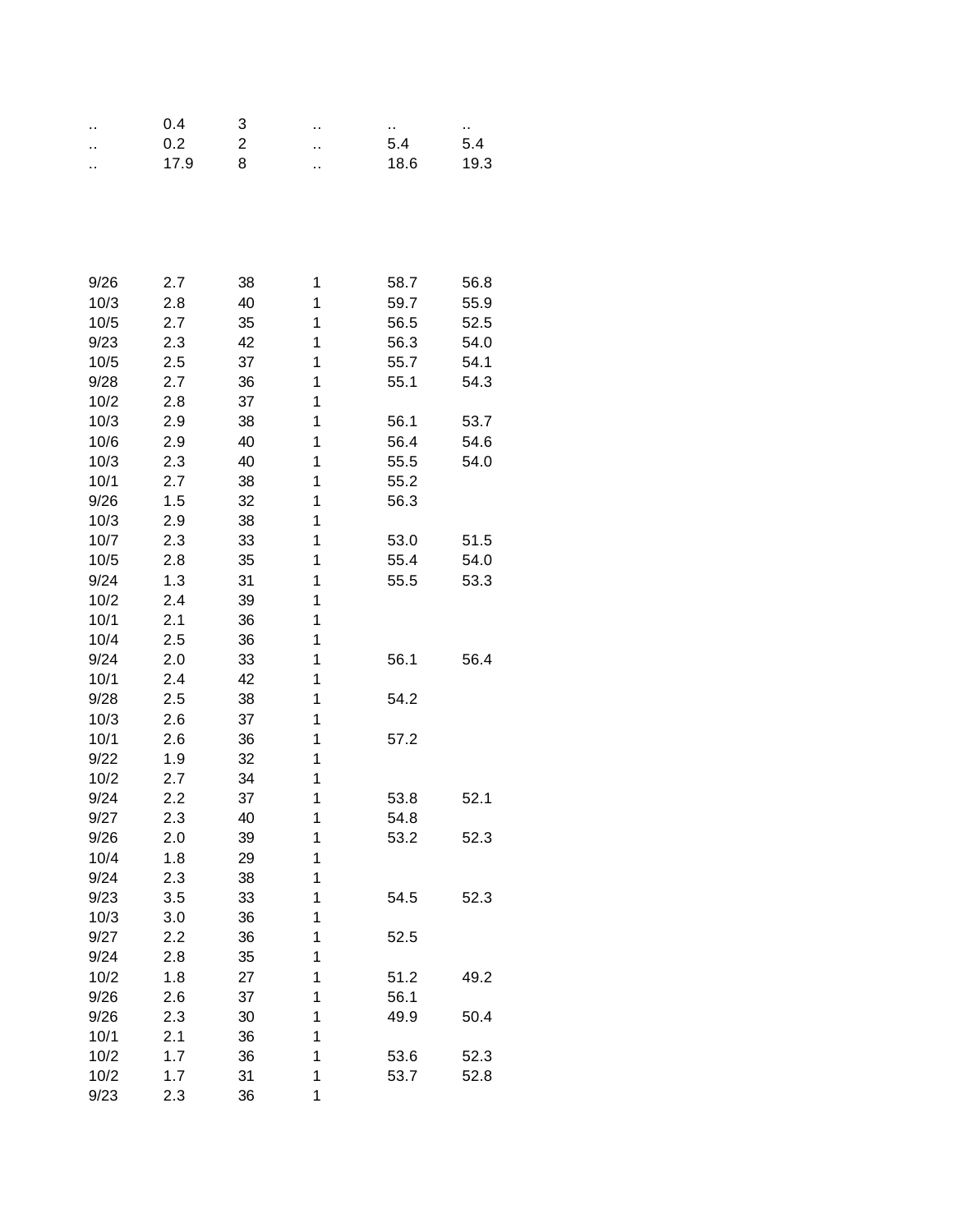| 9/23  | 2.5  | 38             | 1  | 53.2 | 51.9 |
|-------|------|----------------|----|------|------|
| 9/24  | 1.9  | 34             | 1  | 51.2 | 49.5 |
| 9/27  | 1.9  | 37             | 1  | 50.0 |      |
| 9/25  | 2.4  | 40             | 1  |      |      |
| 9/28  | 2.0  | 38             | 1  | 53.0 | 52.7 |
| 9/29  | 2.2  | 39             | 1  | 54.1 | 51.0 |
| 10/1  | 2.2  | 37             | 1  |      |      |
| 10/1  | 1.9  | 37             | 1  |      |      |
| 9/28  | 2.1  | 37             | 1  |      |      |
| 9/25  | 2.2  | 38             | 1  |      |      |
| 10/5  | 2.2  | 39             | 1  | 52.2 | 50.1 |
| 9/22  | 2.2  | 30             | 1  | 48.3 | 49.1 |
| 9/26  | 3.2  | 42             | 1  | 52.3 | 51.0 |
| 10/2  | 2.2  | 36             | 1  |      |      |
| 9/26  | 2.5  | 41             | 1  | 47.5 |      |
| 9/28  | 2.8  | 43             | 1  | 50.2 | 48.5 |
| 9/30  | 1.8  | 37             | 1  | 51.3 |      |
| 10/1  | 1.8  | 34             | 1  | 48.0 | 48.9 |
| 9/25  | 1.9  | 38             | 1  | 50.1 |      |
| 9/21  | 1.4  | 34             | 1  |      |      |
|       |      |                | 1  | 49.2 |      |
| 9/28  | 2.6  | 39             |    |      | 50.5 |
| 9/20  | 2.5  | 34             | 1  | 46.6 | 46.0 |
| 9/19  | 1.8  | 34             | 1  | 47.4 |      |
| 10/2  | 2.1  | 35             | 1  |      |      |
| 9/28  | 3.5  | 36             | 1  |      |      |
| 9/28  | 2.7  | 37             | 1  | 49.0 | 50.5 |
| 9/29  | 1.9  | 35             | 1  | 50.1 |      |
| 10/1  | 2.4  | 41             | 1  | 46.4 | 44.7 |
| 9/26  | 2.0  | 38             | 1  |      |      |
| 9/24  | 2.3  | 37             | 1  |      |      |
| 9/22  | 3.1  | 36             | 1  |      |      |
| 9/28  | 2.0  | 36             | 1  |      |      |
| 9/21  | 2.6  | 34             | 1  | 43.5 | 45.3 |
| 9/21  | 3.5  | 39             | 1  | 43.8 | 43.5 |
|       |      |                |    |      |      |
|       |      |                |    |      |      |
|       | 2.4  | 37             | ٠. | 52.6 | 51.4 |
|       | 0.7  | 6              |    | Ω,   |      |
|       | 0.5  | 4              |    | Ω,   | .,   |
|       | 0.2  | $\overline{2}$ |    | 3.7  | 3.2  |
|       | 16.4 | 9              |    | 12.3 | 10.7 |
|       |      |                |    |      |      |
|       |      |                |    |      |      |
|       |      |                |    |      |      |
|       |      |                |    |      |      |
| 10/15 | 1.6  | 26             | 1  | 59.4 |      |
| 10/14 | 1.9  | 31             | 1  | 58.5 | 57.0 |
| 10/12 | 1.4  | 32             | 1  |      |      |
| 10/6  | 1.6  | 32             | 1  | 56.7 | 54.8 |
| 10/5  | 1.7  | 29             | 1  | 57.5 | 56.6 |